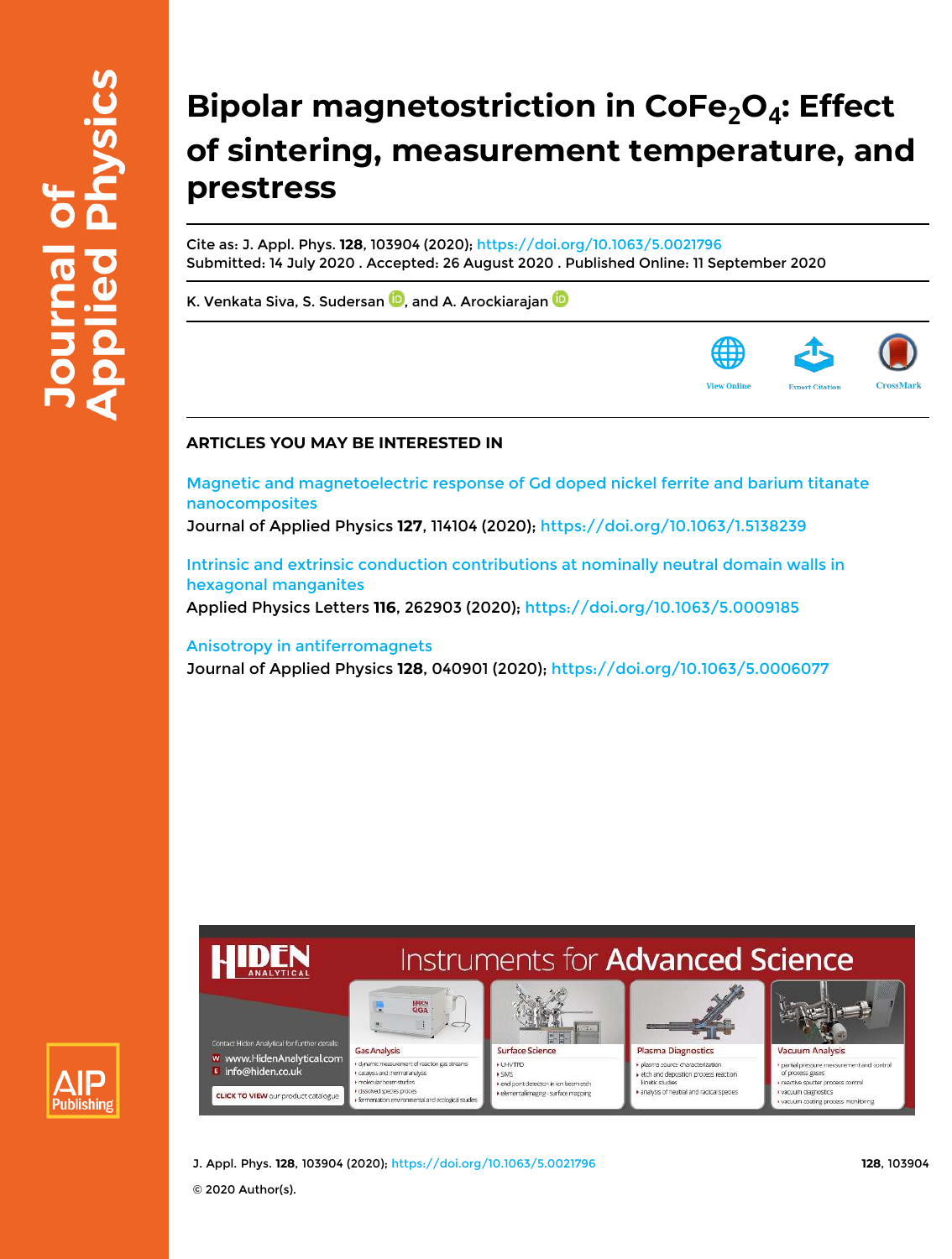## Bipolar magnetostriction in  $\text{CoFe}_2\text{O}_4$ : Effect of sintering, measurement temperature, and prestress

Cite as: J. Appl. Phys. 128, 103904 (2020); doi: 10.1063/5.0021796 Submitted: 14 July 2020 · Accepted: 26 August 2020 · Published Online: 11 September 2020



K. Venkata Siva, S. Sudersan, **D** and A. Arockiarajan<sup>a)</sup> **D** 

### AFFILIATIONS

Department of Applied Mechanics, Indian Institute of Technology Madras, Chennai 600036, India

a) **Author to whom correspondence should be addressed:** aarajan@iitm.ac.in

#### **ABSTRACT**

Magnetostrictive materials are potential candidates for many applications such as sensors, actuators, transducers, and other magnetoelectric applications. Cobalt ferrite  $(CoFe<sub>2</sub>O<sub>4</sub>)$  has proven to be favorable in comparison with commonly used magnetostrictive materials due to its high magnetostriction coefficient and low cost. This work deals with the synthesis of  $\text{CoFe}_2\text{O}_4$  and subsequent characterization of its magnetostrictive properties. Hydrothermal route was adopted for the synthesis, and the effect of sintering and measurement temperatures on the magnetostrictive response of the synthesized samples was also established. Bipolar magnetostriction has been observed in pure CoFe<sub>2</sub>O<sub>4</sub> for the first time, and its control by means of the sintering temperature has been elucidated. The results thus reveal that the temperature is an important parameter in determining the magnetostrictive characteristics of  $\text{CoFe}_2\text{O}_4$ . The switching from bipolar to unipolar magnetostriction under elevated sintering and measurement temperatures was also observed, and this was owed to the crystal anisotropy of the material. The effect of prestress on the magnetostriction was also studied, wherein it was observed that the application of a compressive prestress resulted in broadening of the magnetostriction loops. The reported bipolar magnetostrictive characteristics are quite interesting and hence can prove to be cost-effective in comparison with existing magnetostrictive materials.

Published under license by AIP Publishing. https://doi.org/10.1063/5.0021796

#### I. INTRODUCTION

Magnetostrictive materials can undergo deformation in the presence of an external magnetic field. These smart materials can thus transform magnetic energy into mechanical and vice versa. This phenomenon is extensively used in many applications such as sensors, energy converters, and actuators. $1,2$  At present, Terfenol-D and Galfenol are the most commonly used magnetostrictive materials for various applications. However, due to the high cost of rare earth elements (Tb and Dy), poor mechanical stability, and limitation of single crystal growth, these materials are less desirable.<sup>1,3</sup> Recent reports have suggested that expensive conventional magnetostrictive materials can be replaced with magnetostrictive oxides.<sup>3,4</sup> Polycrystalline  $\text{CoFe}_2\text{O}_4$  has gained attention because of its moderate room temperature saturation magnetization and magnetostriction, high Curie temperature and coercivity, chemical stability, and high corrosion resistance.<sup>5–8</sup> This makes  $\text{CoFe}_2\text{O}_4$  superior for applications in spintronic devices, magnetostrictive sensors, actuators, etc.<sup>7,8</sup>

A majority of research works have focused on the improvement of the  $\text{CoFe}_2\text{O}_4$  magnetostrictive properties for use in applications. It is important to note that the properties of  $\text{CoFe}_2\text{O}_4$  are sensitive to various factors such as synthesis route, sintering temperature, particle size, cation distribution, etc.<sup>6,8,9</sup> Single crystal  $\text{CoFe}_2\text{O}_4$  has been shown to provide a maximum magnetostriction of around 600 ppm, $10,11$  which makes it a suitable candidate for replacing existing magnetostrictive materials.<sup>8,9</sup> A brief survey reveals that many reports on magnetic annealing of  $\text{CoFe}_2\text{O}_4$  to enhance magnetostriction coefficient have claimed reasonably high magnetostriction.<sup>12</sup> Doping of transition and rare earth elements can also alter the magnetostrictive properties of  $\text{CoFe}_2\text{O}_4$ . <sup>13,14</sup> Keswani et al. succeeded in this regard by doping with Dy and Mn to enhance the magnetostrictive properties of  $\text{CoFe}_2\text{O}_4$ .<sup>8</sup> However, Ghone et al. observed a reduction in magnetostriction for Ho doped  $\text{CoFe}_2\text{O}_4$ .<sup>32</sup>

Many groups have synthesized  $CoFe<sub>2</sub>O<sub>4</sub>$  through different methods such as coprecipitation, tartarate gel, sol-gel, ceramic milling, and ball milling. Bhame and Joy prepared  $\text{CoFe}_2\text{O}_4$  using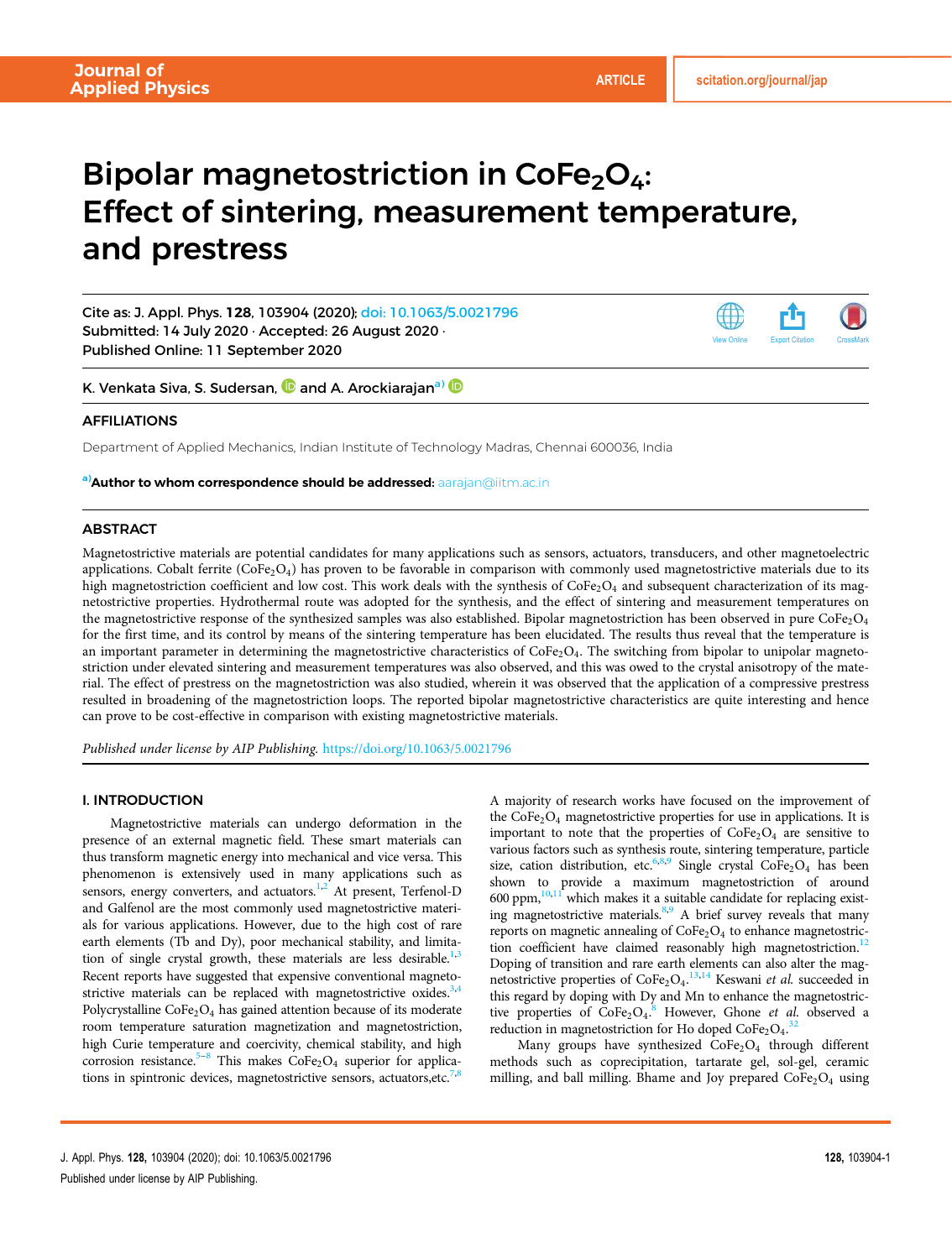coprecipitation, auto-combustion, citric gel, and ceramic methods and compared the magnetization and magnetostriction responses of the obtained samples.<sup>16</sup> The auto-combustion method was found to give the highest magnetostriction. Zheng et al. synthesized  $\text{CoFe}_2\text{O}_4$  through the sol-gel method and calcined at 950 °C.<sup>17</sup> The synthesized samples were magnetically annealed so as to induce a uniaxial anisotropy and hence a preferential alignment in the samples. Anantharamiah and Joy used the tartarate gel method to synthesize  $\text{CoFe}_2\text{O}_4$  doped with small amounts of Mg.<sup>9</sup> This was found to improve the observed magnetostriction. In all of the aforementioned works, the observed magnetostriction was unipolar in nature.

In our earlier work reporting the synthesis of  $\text{CoFe}_2\text{O}_4-\text{BaTiO}_3$ core-shell magnetoelectric composites, the  $\text{CoFe}_2\text{O}_4$  phase prepared by hydrothermal method was found to show a positive magnetostriction at low fields and a negative magnetostriction at higher fields.<sup>3</sup> This bipolar magnetostrictive nature has provoked an interest toward a careful characterization of the magnetostrictive properties of  $CoFe<sub>2</sub>O<sub>4</sub>$ . This bipolar characteristic proves useful in, for example, actuation applications where the need for individual positive and negative magnetostrictive materials is eliminated.

In the present work,  $\text{CoFe}_2\text{O}_4$  was successfully prepared by hydrothermal synthesis to conduct a detailed study of the existence of bipolar and unipolar magnetostriction. Polycrystalline  $\text{CoFe}_2\text{O}_4$ was found to exhibit interesting characteristics with sintering and measurement temperatures. The bipolar magnetostriction characteristic in pure  $\text{CoFe}_2\text{O}_4$  and its transition to a unipolar characteristic with temperature has been reported for the first time in the literature. The effect of measurement temperature and external stresses on the synthesized samples has also been determined by means of experiments.

#### II. SYNTHESIS

Magnetostrictive CoFe<sub>2</sub>O<sub>4</sub> was prepared from aqueous solutions of  $Co(NO<sub>3</sub>)<sub>2</sub>·6H<sub>2</sub>O$  and  $Fe(NO<sub>3</sub>)<sub>3</sub>·9H<sub>2</sub>O$  through the hydrothermal method. An alkaline pH of 11 was maintained using sodium borohydride and polyvinylpyrrolidone aqueous solutions. The reaction mixture was vigorously stirred for getting a homogeneous solution. Then, the homogeneous solution was transferred to a 50 ml teflon lined stainless steel autoclave, which was closed and allowed to react at a temperature of  $120\,^{\circ}\text{C}$  for  $12\text{ h}$  inside the furnace. After the reaction, the autoclave was allowed to cool naturally at room temperature inside the furnace. The obtained solution was centrifuged 5 times at 10 000 rpm so as to remove water soluble impurities such as sodium salts. The obtained product was dried at 80 °C and made into pellets. These pellets were sintered at 700 °C, 800 °C, 900 °C, 1000 °C, and 1300 °C for 5 h, and these will be referred to as CF7, CF8, CF9, CF10, and CF13 hence forward. A flow chart summarizing the synthesis procedure has also been shown in Fig. 1.

#### III. EXPERIMENTAL SETUP

The X-ray diffraction (XRD) patterns of the synthesized samples were obtained using a Bruker D8 Discover AXS, X-ray diffractometer. Measurements were performed in the  $2\theta$  range of  $20^{\circ} - 80^{\circ}$  with Co radiation (1.789 19 Å).



FIG. 1. Flow chart of hydrothermal synthesis procedure.

The magnetostriction was measured for the five different sintered samples (dimensions  $13 \text{ mm} \times 13 \text{ mm}$ ) at room temperature using a strain gauge pasted along the field direction. A strain indicator (SYSCON 5CH) under quarter-bridge mode was used to monitor the developed strains. A function generator (TEKTRONIX AFG 3022C) was used to generate a quasi-static ramp signal, which was fed to an electromagnet (GMW 5403) through a bipolar power supply (KEPCO BOP 20-20DL). The applied magnetic field was measured by means of a Hall probe connected to a gaussmeter (F.W. Bell Model 6010). The data were acquired by means of a National Instruments Data Acquisition Card (NI USB-6251) using a custom LabView program.

In order to determine the effect of measurement temperature, a temperature-dependent magnetostriction study was also carried out by placing the sample in a specially designed thermal chamber made of stainless steel wrapped with glass wool to prevent the heat dissipation. The desired temperature was maintained inside the chamber by a set of Nichrome heater rods enclosed in a pair of aluminum plates placed at the top and bottom of the chamber. A PID Controller (PFU400) was used to control the current through the heater rods. The temperature inside the chamber was monitored by a K-type thermo couple. A schematic of the experimental setup has been shown in Fig. 2(a).

To determine the effect of external stresses on the magnetostrictive characteristics, magnetostriction measurements under compressive stresses were performed by placing the sample in a sample holder as shown in Fig.  $2(c)$ , specially designed to apply loads on the sample in the in-plane direction perpendicular to the applied magnetic field. A load cell (SYSCON 5 kN) was used to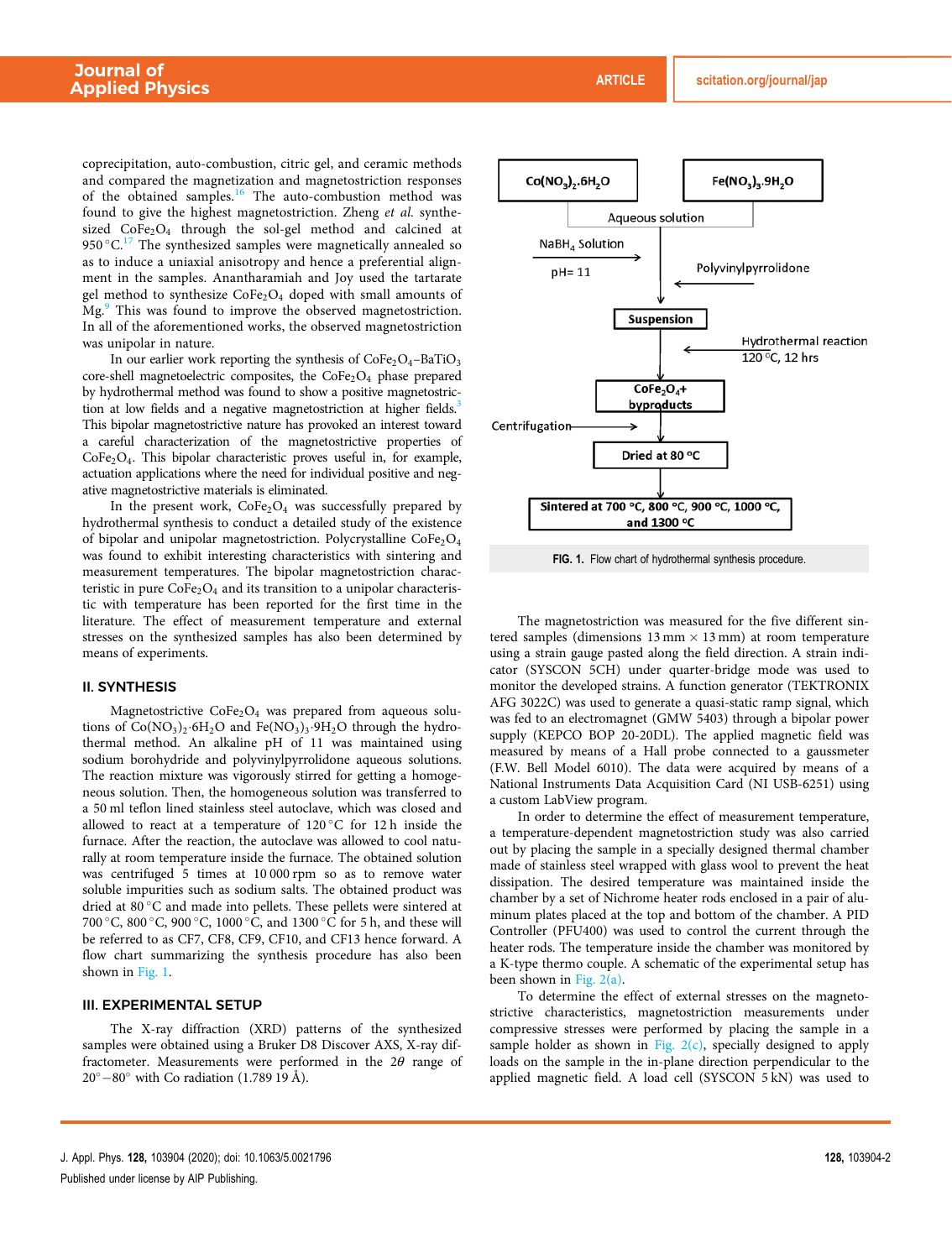

FIG. 2. (a) Schematic of the magnetostriction measurement setup (b) schematic of magnetic field and stress orientations and (c) Photograph of the sample holder for prestress application.

monitor the external load applied to the sample. The sample was placed between the fixed end and the load cell shown in Fig. 2(c). A schematic of the relative orientation of the magnetic field and the compressive stress is shown in Fig. 2(b). The complete setup was placed on a vibration isolation table (SANDVIC COMPONENTS) to prevent unwanted external vibrations. Detailed descriptions of the experimental setup can be obtained from Sudersan and Arockiarajan.<sup>18</sup>

#### IV. RESULTS AND DISCUSSION

Results of X-ray diffraction studies on the CF8 and CF13 samples are summarized in Fig. 3. The XRD patterns are found to match well with the standard JCPDS data of  $CoFe<sub>2</sub>O<sub>4</sub>$  (JCPDS: Card No 22-1086) where all the peaks are indexed by corresponding Miller indices. To confirm the phase formation, Reitveld refinement was performed using Fullprof Suite.<sup>19</sup> CoFe<sub>2</sub>O<sub>4</sub> was found to be crystallized in cubic spinel structure Fd3m, and no impurity phases were found in the samples prepared. Lattice parameters extracted from Reitveld refinement were found to be 8.38 Å and 8.40 Å for CF8 and CF13, respectively. The lattice constants were calculated for each sintering temperature from the obtained XRD patterns, the results of which are presented in Fig.  $3(b)$ . The lattice constant was found to increase with the sintering temperature, which agrees with the observations in previous reports.<sup>2</sup>

Figure 4 depicts the room temperature longitudinal magnetostriction ( $\lambda$ ) vs magnetic field (H) loops of CoFe<sub>2</sub>O<sub>4</sub> sintered at five different temperatures. Interestingly, in CF7 and CF8 samples, an



FIG. 3. (a) XRD patterns of sintered samples CF8 and CF13 and (b) lattice constant variation with sintering temperature.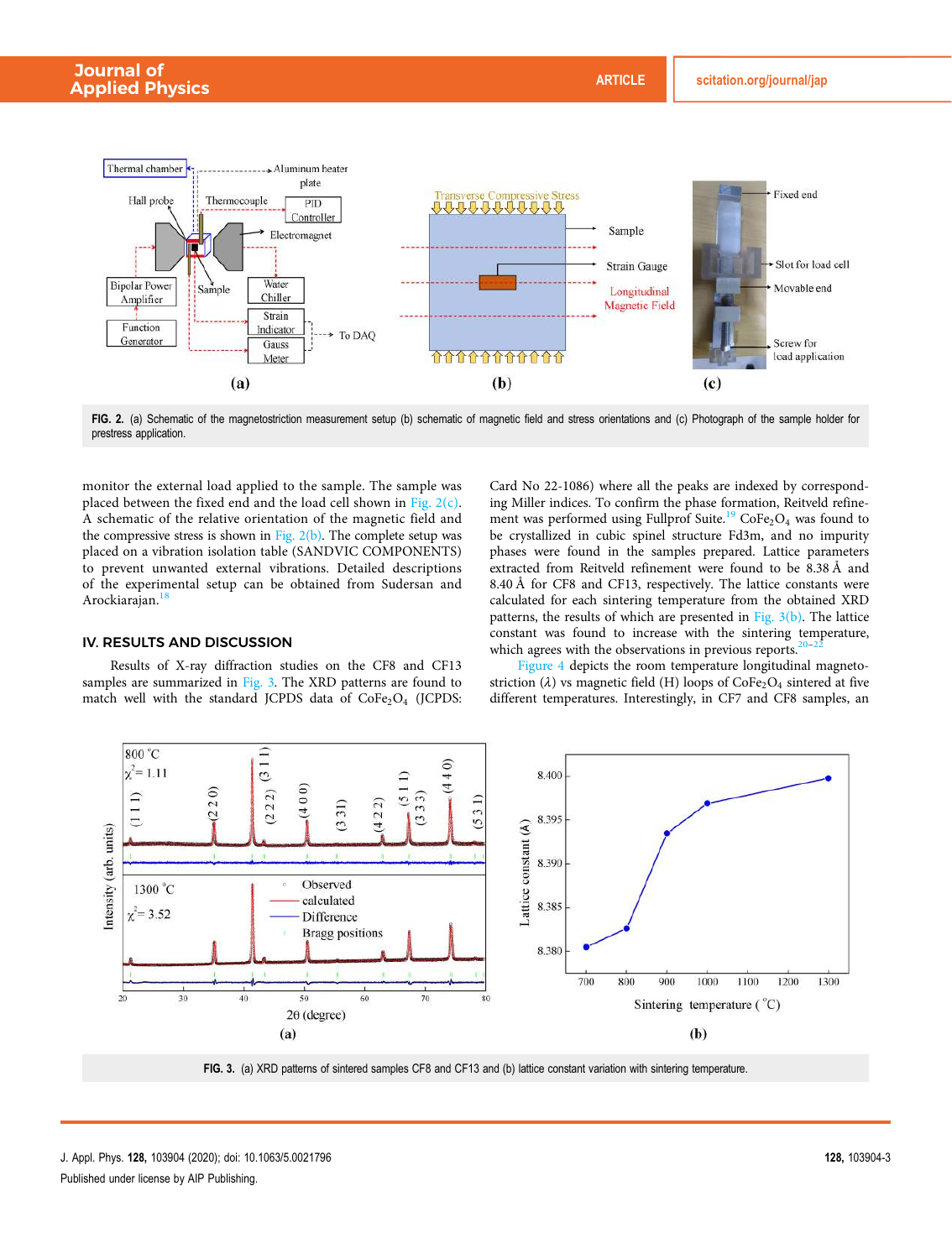irreversible bipolar (both positive and negative) magnetostriction was observed. Previous reports have shown positive and negative magnetostriction at room temperature in Terfenol  $D<sup>1,15</sup>$  and cation substituted  $\text{CoFe}_2\text{O}_4$ .<sup>2</sup> The authors are not aware of any work where pure  $\text{CoFe}_2\text{O}_4$  was reported to exhibit bipolar behavior.

Previous works utilizing other synthesis techniques such as coprecipitation, sol-gel, auto-combustion method, etc. have reported a unipolar negative magnetostrictive characteristic. It can thus be inferred that hydrothermal synthesis coupled with sintering at low temperatures can impart bipolar characteristics to the synthesized  $CoFe<sub>2</sub>O<sub>4</sub>$ .

In order to confirm this observation and determine the effect of sintering temperature, sintering was also conducted at higher temperatures of 900 °C, 1000 °C, and 1300 °C as specified in Sec. II. The magnetostriction measurements for the same are shown in Figs.  $4(c)$ – $4(e)$ . It is seen that the samples sintered at high temperatures (CF9, CF10, and CF13) showed a negative (unipolar) magnetostrictive nature as in previously reported works. $^{25}$  It is thus confirmed that the bipolar behavior can be attributed to the synthesis technique and the sintering treatment adopted.

Bipolar magnetostriction in CF7 and CF8 and unipolar negative magnetostriction in CF9, CF10, and CF13 characterized by a



FIG. 4. Magnetostriction curves of samples sintered at (a) 700 °C, (b) 800 °C, (c) 900 °C, (d) 1000 °C, (e) 1300 °C, and (f) M-H loops of sintered samples.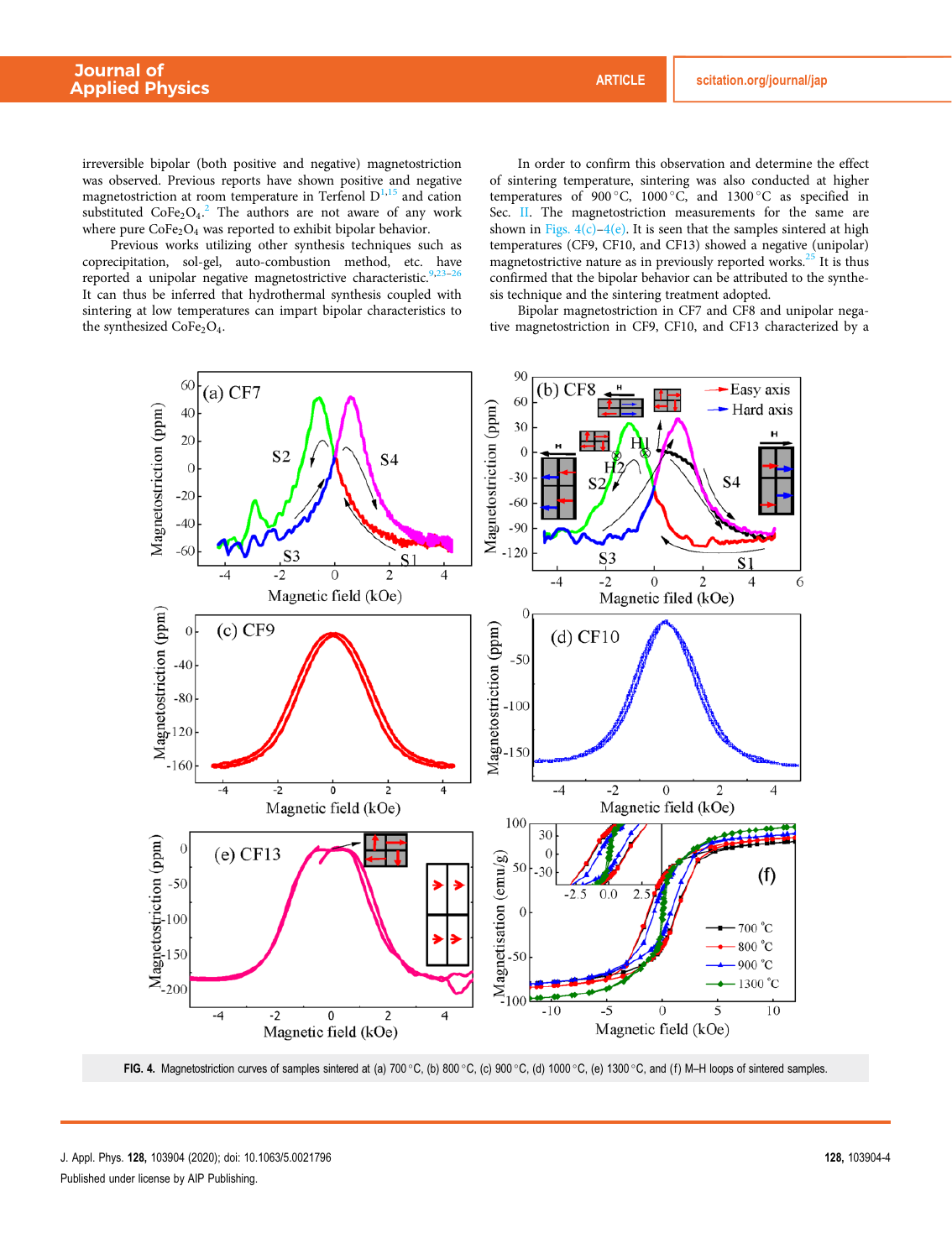reduced hysteresis loop are two interesting observations from this study. The maximum magnetostriction values (absolute values) observed for CF7, CF8, CF9, CF10, and CF13 samples are 100, 135, 157, 160, and 186 ppm, respectively.

Magnetization measurements were also performed on the heat treated  $\text{CoFe}_2\text{O}_4$  samples, which revealed an increase in magnetization with heat treatment as shown in Fig. 4. A similar observation was made by Nlebedim et  $al$ ,<sup>27</sup> which was attributed to the redistribution of cations during heat treatment, which increases the  $Fe<sup>3+</sup>$  concentration in octahedral sites, thus leading to an increase in the magnetization. In the current study, the cation distributions calculated from the Rietveld refinement for the CF8 and CF13 samples are  $(Co_{0.222}Fe_{0.758})$  $[C_{00.778}Fe_{1.215}]O_4$  and  $(C_{00.249}Fe_{0.746})[Co_{0.751}Fe_{1.227}]O_4$ , respectively. Here, round brackets indicate tetrahedral site and square brackets indicate octahedral site. This increase in  $Fe<sup>3+</sup>$  concentration in octahedral sites agrees with the findings of Nelebedim et  $al^{27}$  Sintering at increased temperatures also causes a reduction in the hysteresis in the

M–H behavior. In order to understand this, FEG-SEM images were obtained for the different samples as shown in Fig. 5. The grain size from the micrographs was calculated using Image J software. The samples sintered at lower temperatures, viz., CF7 and CF8, exhibited fine grain structures whose sizes were found to be less than 20 nm, while those sintered at 900 and 1000 °C exhibited grain sizes of about 0.1 and  $0.5 \mu$ m, respectively. This clearly indicates that the grain size increases with increasing sintering temperature. The samples with smaller grains showed higher coercivity as compared to those with larger grains as seen from Fig. 5. This can be attributed to the fine grain morphology, which acts as pinning centers causing impediments for the domain movement. However, with the increase in the sintering temperature, formation of larger grains aids an easy path for the domain wall movement, and as a result, the coercivity decreases. This reduction in hysteresis with heat treatment was also observed by Chiu et  $al^{28}$  The magnetization and the magnetostriction results in the current study thus agree with the trends reported in the literature.



 $(a)$ 







FIG. 5. SEM images of samples (a) CF7, (b) CF8, (c) CF9, and (d) CF10.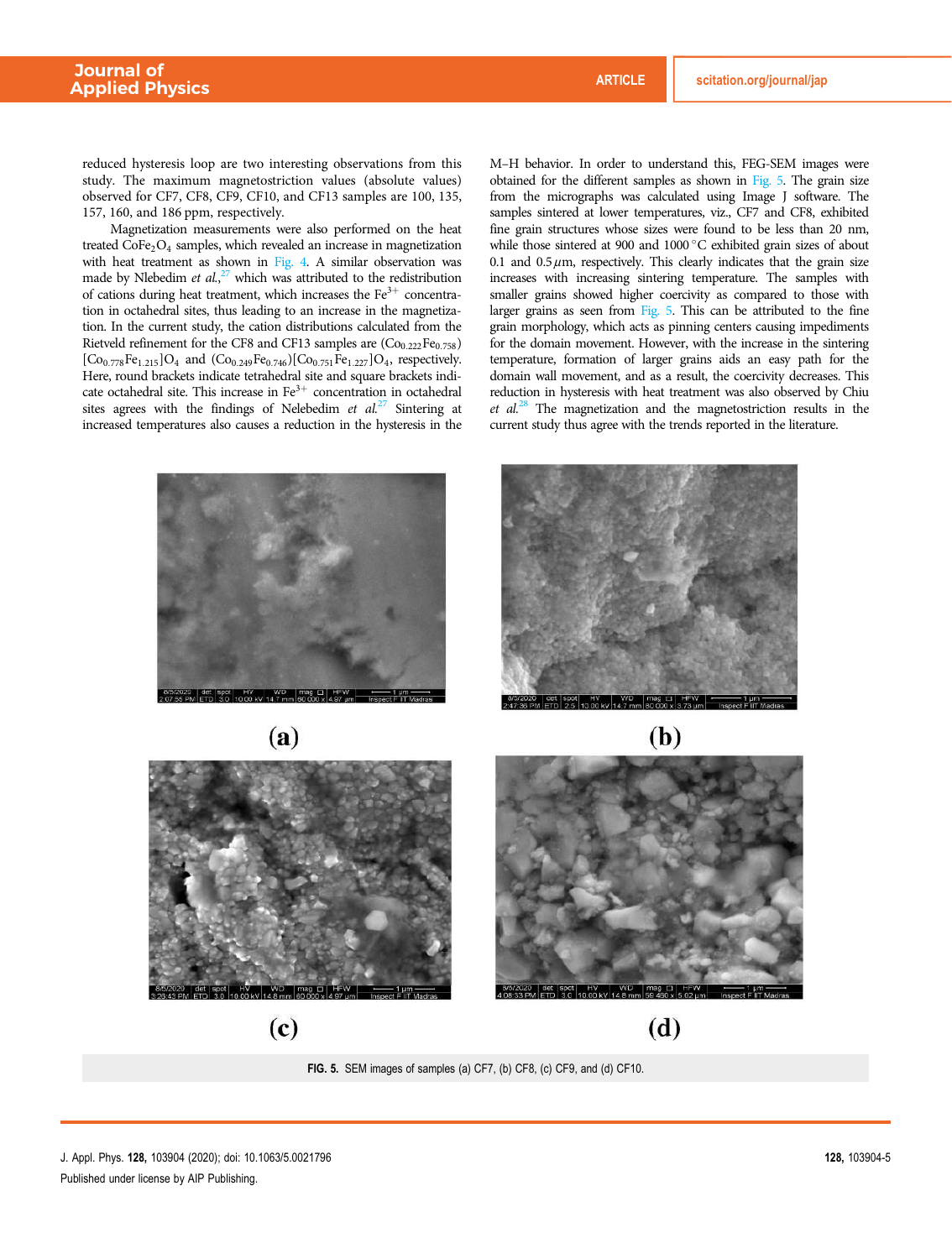CoFe<sub>2</sub>O<sub>4</sub> has two magnetostriction coefficients  $\lambda_{100}$  and  $\lambda_{111}$ along the two crystallographic [100] and [111] axes, respectively, and these are the magnetic easy and hard directions,  $9.25$  and note that  $\lambda_{100}$  < 0 and  $\lambda_{111}$  > 0 at room temperature. Figures 4(a) and 4(b) illustrate the magnetostriction curve for CF7 and CF8 samples starting from zero magnetic field. As the field initially increases from zero to maximum (represented as a black curve), magnetic domains tend to orient parallel to the applied field from a random state and the contribution from  $\lambda_{100}$  dominates  $\lambda_{111}$ . At saturation, both the easy and hard axis domains orient themselves along the field direction. As the field reduces (S1), the alignment of the domains weakens. At low magnetic field H1, magnetic moments along the easy direction ([1 0 0]) regain their original state, while hard axes moments ([1 1 1]) remain frozen and hence the resulting strains are positive. On increasing magnetic field further in the negative direction (S2), at a field H2, magnetic moments along [1 1 1] also align back to their original state and attain a random state. Increasing the magnetic field beyond H2 to negative maximum results in complete saturation in the negative direction. The magnetostriction curve from  $-H_{max}$  to  $H_{max}$  can be explained using the same hypothesis of domain motion. Higher sintered samples CF9, CF10, and CF13 showed a unipolar negative magnetostriction and narrower hysteresis loops compared to CF7 and CF8. Figure  $4(e)$  illustrates schematics of a domain rotation in higher sintered samples. Higher sintering temperatures lead to redistribution of cations, which affects the magnetic moments in the system. At higher temperatures, the thermal energy exceeds the anisotropy energy,<sup>27,29</sup> which may cause a gradual decrease in the contribution from  $\lambda_{111}$ . Because of this,



FIG. 6. (a)-(e) Temperature-dependent magnetostriction curves for the CF8 sample and (f) variation of peak magnetostriction of S2 and S4 segments with measurement temperature.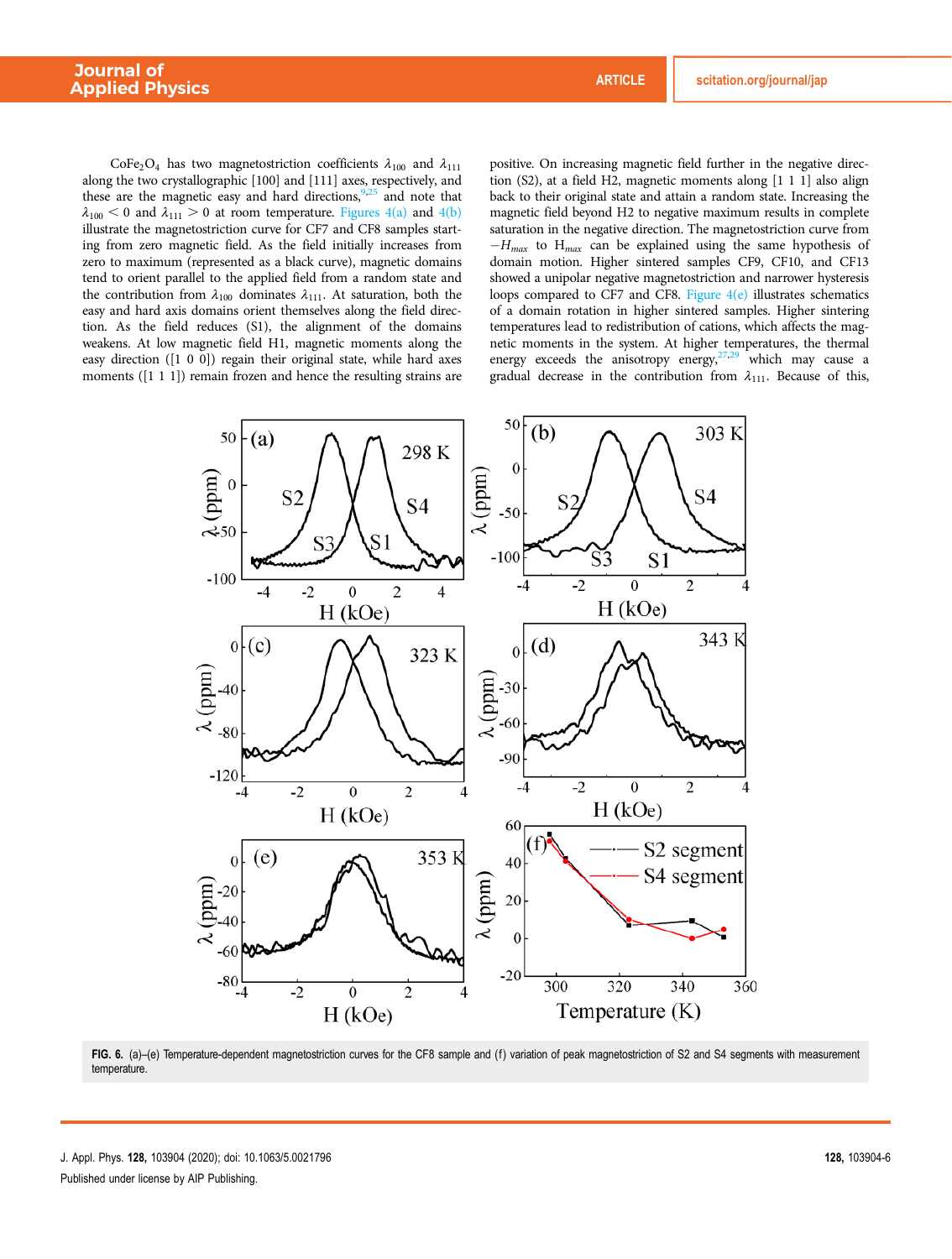samples sintered at higher temperatures have shown a complete negative magnetostriction with higher magnetostriction values compared to lower sintered samples.

The influence of measurement temperature on the magnetostrictive behavior was further investigated. These measurements were focused on the evolution of the magnetostrictive hysteresis loops and temperature dependence of the magnetostriction of the CF8 sample. Figure 6 shows the magnetostrictive hysteresis loops of CF8, which were measured in the temperature range of 298 K–353 K. The shape of the hysteresis loop, as well as bipolarity of magnetostriction, was retained up to 323 K. However, at temperatures beyond 343 K, the contribution from the positive magnetostriction  $(\lambda_{111})$  almost diminishes, and the sample shows a fully negative magnetostriction  $(\lambda_{100})$ .

The hysteresis loop area and hence the irreversibility of the loops as well as the maximum magnetostriction are noticeably decreased with an increase in the measurement temperature. The maximum magnetostriction of S2 and S4 segments is shown in Fig.  $6(f)$ , which shows a clear decrease of magnetostriction with an increase in the temperature. Besides, the field required for reversing the magnetostriction  $(H_C)$  decreased from approximately 1800 Oe at 298 K to 391 Oe at 353 K. Lower magnetization behavior with increasing measurement temperature has been reported previously, which suggests a decrease in the magnetization on approaching the Curie temperature.<sup>18</sup> Thermal fluctuation of magnetic ions and structural defects in the surface arising at high temperatures is determined to be the reason for the lower magnetization.<sup>30</sup> At higher temperatures, the contribution from  $(\lambda_{111})$  decreases as a result of which rotation of domains in the [1 0 0] directions starts to dominate, inducing a switching from bipolar to unipolar magnetostriction.

Since the effect of the sintering and measurement temperature on the magnetostrictive response of the synthesized  $\text{CoFe}_2\text{O}_4$  has been determined, the effect of stress on the magnetostriction is studied. Figure  $7(a)$  summarizes the effect of a transverse compressive stress on the magnetostriction loop for the CF13 sample. The applied external stress in the perpendicular direction was varied from 0 to 1.5 (kPa). After application of the prestress, the magnetic field is applied longitudinally. An increase in the pre-stress was found to result in the broadening of the magnetostriction vs field loops as seen from Fig. 7(a). The schematic diagram, Fig. 7[b  $(1)$ ], illustrates randomly distributed domains at zero magnetic field and stress. The application of an external compressive stress results in the rearrangement of domains perpendicular to the applied stress as illustrated in Fig. 7[b  $(2)$ ]. Application of a magnetic field now induces reorientation of the domains along the field direction. Since a 90° switching is required to align all the domains along the magnetic field, the magnetic field required for switching is greater than that in the absence of stress.<sup>18,31</sup> The magnetostriction loop thus broadens due to the rotation of domains under an applied prestress, higher the stress wider the magnetostriction loop.

The derivative of the magnetostriction curve with respect to the magnetic field (piezomagnetic coefficient) is demonstrated in Fig.  $7(c)$ . It is seen that the maximum piezomagnetic coefficient decreases with the application of a compressive prestress. It is also seen that the field at which the maximum slope is attained increases with an increase in prestress.



FIG. 7. (a) Magnetostriction curves measured for a CF13 sample at different external compressive stresses, (b) schematic illustration of domain orientation for CF13, and (c) piezomagnetic coefficient at various applied stresses.

#### V. SUMMARY

Thus, the combined effect of the synthesis route, sintering, measurement temperatures, and external pre-stress on the magnetostriction characteristics of  $\text{CoFe}_2\text{O}_4$  was determined experimentally.  $\text{CoFe}_2\text{O}_4$  was synthesized through the hydrothermal route and sintered at different temperatures. Purity of the  $CoFe<sub>2</sub>O<sub>4</sub>$ phase was confirmed through X-ray diffraction technique. Magnetostriction studies on  $\text{CoFe}_2\text{O}_4$  revealed the role of the sintering temperature in tuning the magnetostrictive properties of  $CoFe<sub>2</sub>O<sub>4</sub>$ . Moreover, the measurement temperature also influences the bipolar magnetostrictive nature of  $\text{CoFe}_2\text{O}_4$ . It can thus be concluded that higher sintering and measurement temperatures favor a unipolar negative magnetostriction. This is due to the strong dependence of anisotropic energy on temperature. Furthermore, application of an external transverse compressive pre-stress was found to result in broadening of the magnetostriction loop and hence a reduction in the piezomagnetic coefficient.